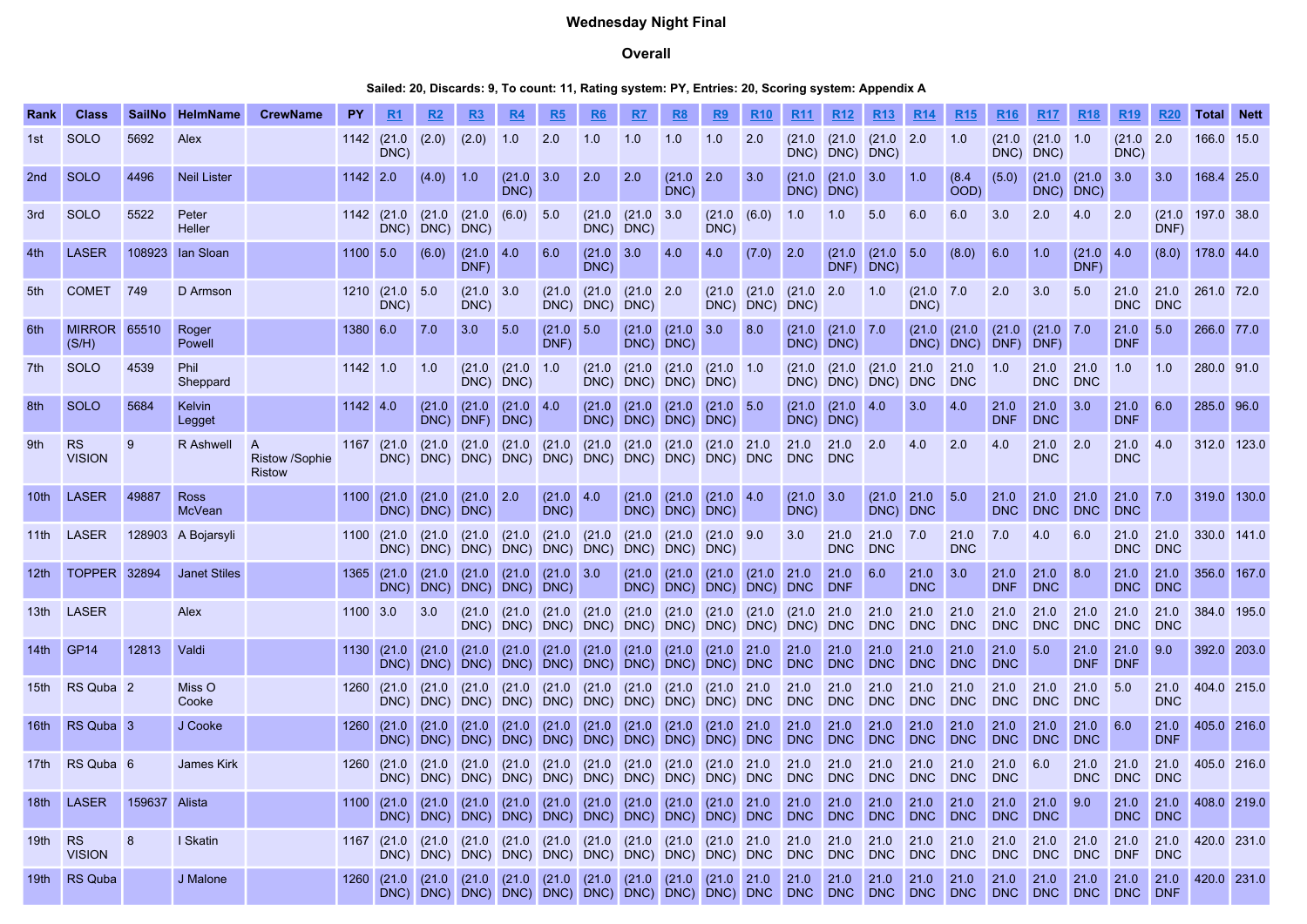#### Start: Start 1, Finishes: Place

| Rank           | <b>Class</b> | <b>SailNo</b> | <b>HelmName</b>      | <b>CrewName</b> | PY   | <b>Elapsed</b> | <b>Corrected</b> | <b>Points</b> |
|----------------|--------------|---------------|----------------------|-----------------|------|----------------|------------------|---------------|
| 1              | <b>SOLO</b>  | 4539          | <b>Phil Sheppard</b> |                 |      | 1142 30.00     | 0.26.16          | 1.0           |
| $\mathcal{P}$  | <b>SOLO</b>  | 4496          | <b>Neil Lister</b>   |                 |      | 1142 31.53     | 0.27.55          | 2.0           |
| 3              | <b>LASER</b> |               | Alex                 |                 | 1100 | 30.44          | 0.27.56          | 3.0           |
| $\overline{4}$ | <b>SOLO</b>  | 5684          | <b>Kelvin Legget</b> |                 | 1142 | 33.10          | 0.29.03          | 4.0           |
| 5              | <b>LASER</b> | 108923        | lan Sloan            |                 | 1100 | 32.45          | 0.29.46          | 5.0           |
| 6              | MIRROR (S/H) | 65510         | <b>Roger Powell</b>  |                 | 1380 | 30.45          | 0.33.25          | 6.0           |

# R2

## Start: Start 1, Finishes: Place

| <b>Rank</b>    | <b>Class</b> | <b>SailNo</b> | <b>HelmName</b>      | <b>CrewName</b> | <b>PY</b> | <b>Elapsed</b> | <b>Corrected</b> | <b>Points</b> |
|----------------|--------------|---------------|----------------------|-----------------|-----------|----------------|------------------|---------------|
| 1              | <b>SOLO</b>  | 4539          | <b>Phil Sheppard</b> |                 | 1142      | 39.39          | 0.34.43          | 1.0           |
| $\overline{2}$ | <b>SOLO</b>  | 5692          | Alex                 |                 | 1142      | 41.19          | 0.36.11          | 2.0           |
| 3              | <b>LASER</b> |               | Alex                 |                 | 1100      | 44.21          | 0.40.19          | 3.0           |
| $\overline{4}$ | <b>SOLO</b>  | 4496          | <b>Neil Lister</b>   |                 | 1142      | 46.53          | 0.41.03          | 4.0           |
| 5              | <b>COMET</b> | 749           | D Armson             |                 | 1210      | 54.34          | 0.45.06          | 5.0           |
| 6              | <b>LASER</b> | 108923        | lan Sloan            |                 | 1100      | 53.00          | 0.48.11          | 6.0           |
| 7              | MIRROR (S/H) | 65510         | Roger Powell         |                 | 1380      | 48.50          | 0.53.05          | 7.0           |

# R3

## Start: Start 1, Finishes: Place

| Rank           | <b>Class</b>       | <b>SailNo</b> | <b>HelmName</b>      | <b>CrewName</b> | <b>PY</b> | <b>Elapsed</b> | <b>Corrected</b> | <b>Points</b> |
|----------------|--------------------|---------------|----------------------|-----------------|-----------|----------------|------------------|---------------|
| 1              | <b>SOLO</b>        | 4496          | <b>Neil Lister</b>   |                 | 1142      | 49.24          | 0.43.15          | 1.0           |
| $\overline{2}$ | <b>SOLO</b>        | 5692          | Alex                 |                 | 1142      | 49.58          | 0.43.45          | 2.0           |
| 3              | MIRROR (S/H) 65510 |               | <b>Roger Powell</b>  |                 | 1380      | 44.25          | 0.48.17          | 3.0           |
| 4              | <b>LASER</b>       | 108923        | lan Sloan            |                 | 1100      | <b>DNF</b>     |                  | 21.0          |
| 4              | SOLO               | 5684          | <b>Kelvin Legget</b> |                 | 1142      | <b>DNF</b>     |                  | 21.0          |

## R4

| Rank | <b>Class</b> | <b>SailNo</b> | <b>HelmName</b> | CrewName PY |            | <b>Elapsed Corrected Points</b> |     |
|------|--------------|---------------|-----------------|-------------|------------|---------------------------------|-----|
|      | <b>SOLO</b>  | 5692          | Alex            |             | 1142 28.30 | 0.24.57                         | 1.0 |
|      | LASER        | 49887         | Ross McVean     |             | 1100 29.05 | 0.26.26                         | 2.0 |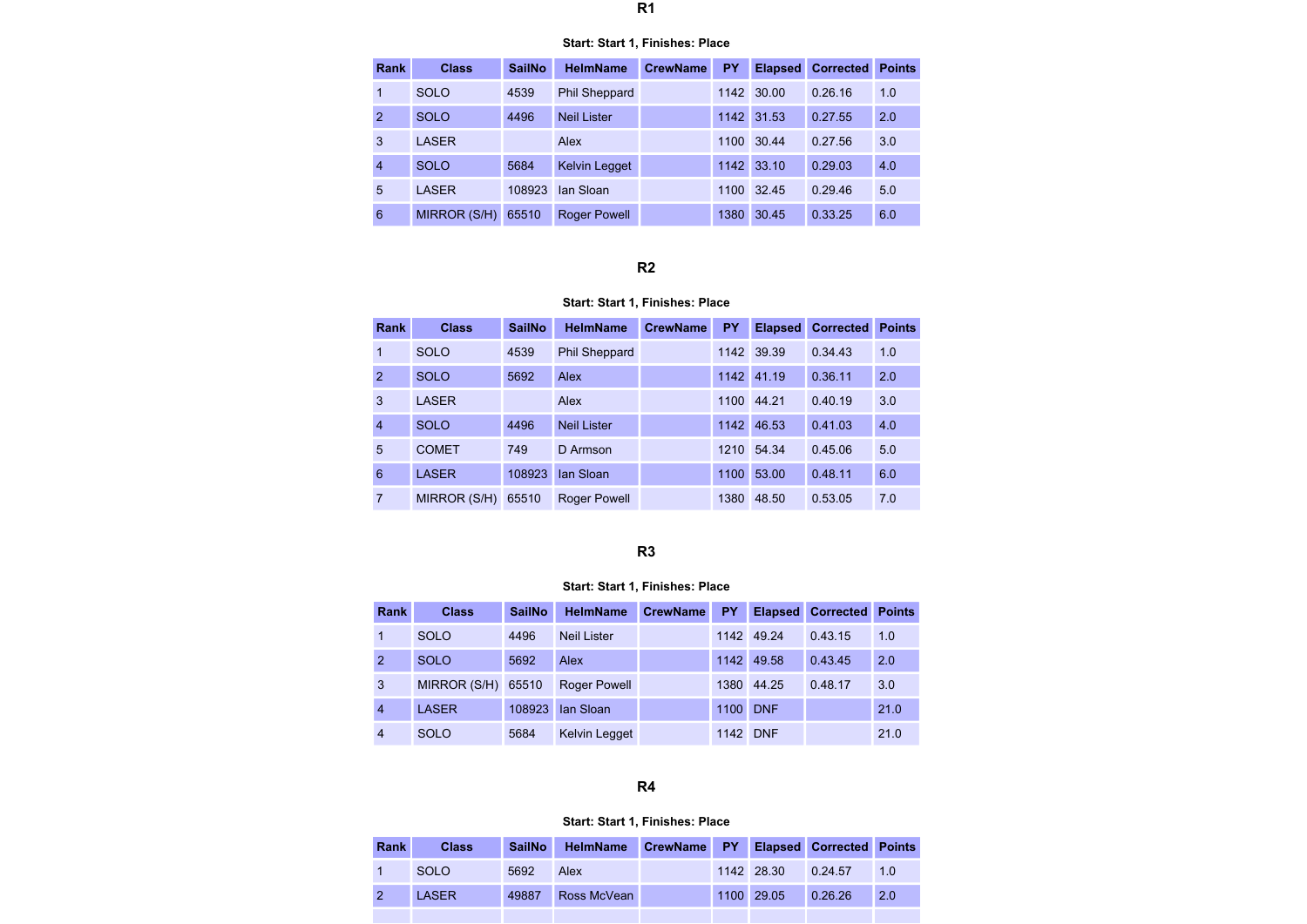| <b>Rank</b>    | <b>Class</b> | <b>SailNo</b> | <b>HelmName</b>     | <b>CrewName</b> | PY. |            | <b>Elapsed Corrected Points</b> |     |
|----------------|--------------|---------------|---------------------|-----------------|-----|------------|---------------------------------|-----|
| 3              | <b>COMET</b> | 749           | D Armson            |                 |     | 1210 32.54 | 0.27.11                         | 3.0 |
| $\overline{4}$ | <b>LASER</b> | 108923        | lan Sloan           |                 |     | 1100 33.24 | 0.30.22                         | 4.0 |
| 5              | MIRROR (S/H) | 65510         | <b>Roger Powell</b> |                 |     | 1380 34.21 | 0.33.11                         | 5.0 |
| 6              | <b>SOLO</b>  | 5522          | Peter Heller        |                 |     | 1142 29.33 | 0.34.30                         | 6.0 |

# Start: Start 1, Finishes: Place

| Rank           | <b>Class</b> | <b>SailNo</b> | <b>HelmName</b>      | <b>CrewName</b> | <b>PY</b> | <b>Elapsed</b> | <b>Corrected</b> | <b>Points</b> |
|----------------|--------------|---------------|----------------------|-----------------|-----------|----------------|------------------|---------------|
| 1              | <b>SOLO</b>  | 4539          | <b>Phil Sheppard</b> |                 | 1142      | 38.30          | 0.33.43          | 1.0           |
| $\overline{2}$ | <b>SOLO</b>  | 5692          | Alex                 |                 | 1142      | 39.58          | 0.35.00          | 2.0           |
| 3              | <b>SOLO</b>  | 4496          | <b>Neil Lister</b>   |                 | 1142      | 42.23          | 0.37.07          | 3.0           |
| $\overline{4}$ | <b>SOLO</b>  | 5684          | <b>Kelvin Legget</b> |                 | 1142      | 42.32          | 0.37.15          | 4.0           |
| 5              | <b>SOLO</b>  | 5522          | <b>Peter Heller</b>  |                 | 1142      | 43.07          | 0.37.45          | 5.0           |
| 6              | <b>LASER</b> | 108923        | lan Sloan            |                 | 1100      | 44.39          | 0.40.35          | 6.0           |
| 7              | MIRROR (S/H) | 65510         | Roger Powell         |                 | 1380      | <b>DNF</b>     |                  | 21.0          |

## R6

#### Start: Start 1, Finishes: Place

| <b>Rank</b>    | <b>Class</b>  | <b>SailNo</b> | <b>HelmName</b>     | <b>CrewName</b> | PY   | <b>Elapsed</b> | <b>Corrected</b> | <b>Points</b> |
|----------------|---------------|---------------|---------------------|-----------------|------|----------------|------------------|---------------|
|                | SOLO          | 5692          | Alex                |                 |      | 1142 32.02     | 0.28.03          | 1.0           |
| 2              | <b>SOLO</b>   | 4496          | <b>Neil Lister</b>  |                 |      | 1142 37.45     | 0.33.03          | 2.0           |
| 3              | <b>TOPPER</b> | 32894         | <b>Janet Stiles</b> |                 |      | 1365 38.04     | 0.41.50          | 3.0           |
| $\overline{4}$ | <b>LASER</b>  | 49887         | Ross McVean         |                 | 1100 | 32.21          | 0.44.07          | 4.0           |
| 5              | MIRROR (S/H)  | 65510         | <b>Roger Powell</b> |                 | 1380 | 42.01          | 0.45.40          | 5.0           |

## R7

|              |           |      |                        | Rank Class SailNo HelmName CrewName PY Elapsed Corrected Points |                    |     |
|--------------|-----------|------|------------------------|-----------------------------------------------------------------|--------------------|-----|
|              | SOLO      | 5692 | <b>Alex</b>            |                                                                 | 1142 34.28 0.30.11 | 1.0 |
|              | SOLO 4496 |      | <b>Neil Lister</b>     |                                                                 | 1142 36.22 0.31.51 | 2.0 |
| $\mathbf{3}$ |           |      | LASER 108923 Ian Sloan |                                                                 | 1100 41.05 0.37.21 | 3.0 |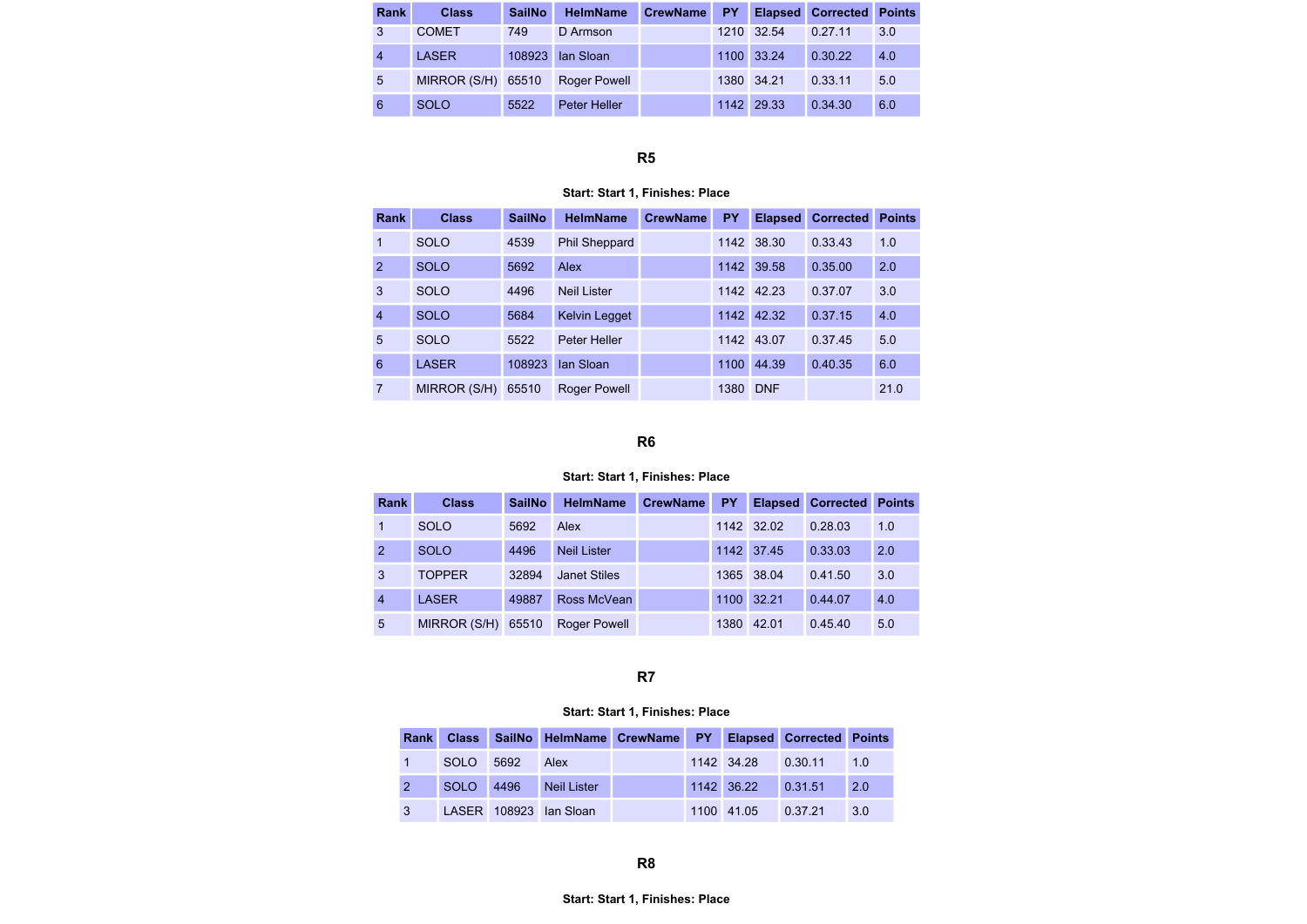| Rank           |             |      | Class SailNo HelmName CrewName PY |      |            | <b>Elapsed Corrected Points</b> |     |
|----------------|-------------|------|-----------------------------------|------|------------|---------------------------------|-----|
|                | SOLO        | 5692 | Alex                              |      | 1142 41.14 | 0.36.06                         | 1.0 |
|                | COMET 749   |      | D Armson                          |      | 1210 47.48 | 0.47.24                         | 2.0 |
| 3              | <b>SOLO</b> | 5522 | Peter Heller                      |      | 1142 52.40 | 1.09.11                         | 3.0 |
| $\overline{4}$ |             |      | LASER 108923 Ian Sloan            | 1100 | 52.40      | 1.11.49                         | 4.0 |

#### Start: Start 1, Finishes: Place

| <b>Rank</b>    | <b>Class</b>       | <b>SailNo</b> | <b>HelmName</b>     | <b>CrewName</b> | PY.  |            | <b>Elapsed Corrected Points</b> |     |
|----------------|--------------------|---------------|---------------------|-----------------|------|------------|---------------------------------|-----|
|                | <b>SOLO</b>        | 5692          | Alex                |                 |      | 1142 40.54 | 0.35.49                         | 1.0 |
| 2              | <b>SOLO</b>        | 4496          | <b>Neil Lister</b>  |                 |      | 1142 43.06 | 0.37.44                         | 2.0 |
| $\mathbf{3}$   | MIRROR (S/H) 65510 |               | <b>Roger Powell</b> |                 |      | 1380 47.48 | 0.51.57                         | 3.0 |
| $\overline{4}$ | <b>LASER</b>       | 108923        | <b>Ian Sloan</b>    |                 | 1100 | 47.39      | 0.51.59                         | 4.0 |

# R10

## Start: Start 1, Finishes: Place

| Rank           | <b>Class</b> | <b>SailNo</b> | <b>HelmName</b>      | <b>CrewName</b> | <b>PY</b> | <b>Elapsed</b> | <b>Corrected</b> | <b>Points</b> |
|----------------|--------------|---------------|----------------------|-----------------|-----------|----------------|------------------|---------------|
| $\overline{1}$ | <b>SOLO</b>  | 4539          | <b>Phil Sheppard</b> |                 | 1142      | 45.10          | 0.39.33          | 1.0           |
| $\overline{2}$ | <b>SOLO</b>  | 5692          | Alex                 |                 | 1142      | 45.58          | 0.40.15          | 2.0           |
| 3              | <b>SOLO</b>  | 4496          | <b>Neil Lister</b>   |                 | 1142      | 46.58          | 0.41.08          | 3.0           |
| $\overline{4}$ | <b>LASER</b> | 49887         | Ross McVean          |                 | 1100      | 49.09          | 0.44.41          | 4.0           |
| 5              | <b>SOLO</b>  | 5684          | <b>Kelvin Legget</b> |                 |           | 1142 51.11     | 0.44.49          | 5.0           |
| 6              | <b>SOLO</b>  | 5522          | <b>Peter Heller</b>  |                 | 1142      | 49.06          | 0.51.36          | 6.0           |
| $\overline{7}$ | <b>LASER</b> | 108923        | lan Sloan            |                 | 1100      | 48.38          | 0.53.03          | 7.0           |
| 8              | MIRROR (S/H) | 65510         | <b>Roger Powell</b>  |                 | 1380      | 53.59          | 0.58.41          | 8.0           |
| 9              | <b>LASER</b> | 128903        | A Bojarsyli          |                 | 1100      | 50.26          | 2.17.33          | 9.0           |

## R11

|                |           | Rank Class SailNo HelmName CrewName PY Elapsed Corrected Points |  |                    |         |     |
|----------------|-----------|-----------------------------------------------------------------|--|--------------------|---------|-----|
|                | SOLO 5522 | Peter Heller                                                    |  | 1142 30.21         | 0.26.35 | 1.0 |
|                |           | LASER 108923 Ian Sloan                                          |  | 1100 30.11 0.27.26 |         | 2.0 |
| 3 <sup>7</sup> |           | LASER 128903 A Bojarsyli                                        |  | 1100 31.08         | 0.34.36 | 3.0 |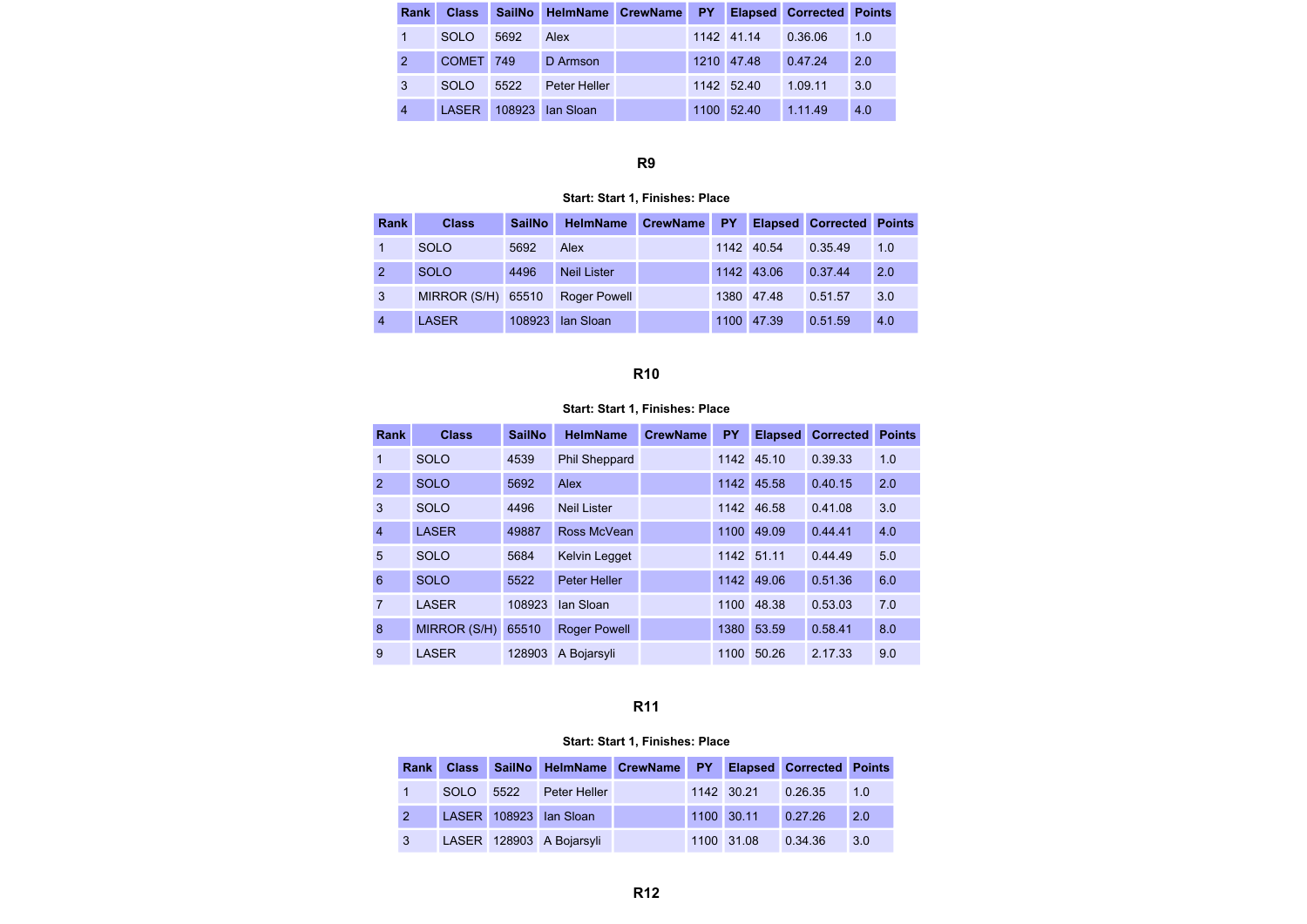#### Start: Start 1, Finishes: Place

| <b>Rank</b>    | <b>Class</b>  | <b>SailNo</b> | <b>HelmName</b>     | <b>CrewName</b> | <b>PY</b> | <b>Elapsed</b> | <b>Corrected</b> | <b>Points</b> |
|----------------|---------------|---------------|---------------------|-----------------|-----------|----------------|------------------|---------------|
| 1              | <b>SOLO</b>   | 5522          | Peter Heller        |                 |           | 1142 35.09     | 0.30.47          | 1.0           |
| $\overline{2}$ | <b>COMET</b>  | 749           | D Armson            |                 | 1210      | 39.32          | 0.32.40          | 2.0           |
| 3              | LASER         | 49887         | Ross McVean         |                 | 1100      | 40.47          | 0.37.05          | 3.0           |
| $\overline{4}$ | <b>LASER</b>  | 108923        | lan Sloan           |                 | 1100      | <b>DNF</b>     |                  | 21.0          |
| 4              | <b>TOPPER</b> | 32894         | <b>Janet Stiles</b> |                 | 1365      | <b>DNF</b>     |                  | 21.0          |

# R13

#### Start: Start 1, Finishes: Place

| <b>Rank</b>    | <b>Class</b>     | <b>SailNo</b> | <b>HelmName</b>     | <b>CrewName</b>         | <b>PY</b> | <b>Elapsed</b> | <b>Corrected</b> | <b>Points</b> |
|----------------|------------------|---------------|---------------------|-------------------------|-----------|----------------|------------------|---------------|
| 1              | <b>COMET</b>     | 749           | D Armson            |                         | 1210      | 45.19          | 0.37.27          | 1.0           |
| 2              | <b>RS VISION</b> | 9             | <b>R</b> Ashwell    | A Ristow /Sophie Ristow | 1167      | 44.15          | 0.37.55          | 2.0           |
| 3              | <b>SOLO</b>      | 4496          | <b>Neil Lister</b>  |                         |           | 1142 45.15     | 0.39.37          | 3.0           |
| $\overline{4}$ | <b>SOLO</b>      | 5684          | Kelvin Legget       |                         |           | 1142 47.34     | 0.41.39          | 4.0           |
| 5              | <b>SOLO</b>      | 5522          | Peter Heller        |                         |           | 1142 48.39     | 0.42.36          | 5.0           |
| 6              | <b>TOPPER</b>    | 32894         | <b>Janet Stiles</b> |                         | 1365      | 52.19          | 0.51.06          | 6.0           |
| 7              | MIRROR (S/H)     | 65510         | <b>Roger Powell</b> |                         | 1380      | 54.32          | 0.52.41          | 7.0           |

## R14

#### Start: Start 1, Finishes: Place

| <b>Rank</b>    | <b>Class</b> | <b>SailNo</b> | <b>HelmName</b>      | <b>CrewName</b>         | PY   | <b>Elapsed</b> | <b>Corrected</b> | <b>Points</b> |
|----------------|--------------|---------------|----------------------|-------------------------|------|----------------|------------------|---------------|
| 1              | <b>SOLO</b>  | 4496          | <b>Neil Lister</b>   |                         | 1142 | 42.56          | 0.37.36          | 1.0           |
| 2              | <b>SOLO</b>  | 5692          | Alex                 |                         | 1142 | 46.44          | 0.40.55          | 2.0           |
| 3              | <b>SOLO</b>  | 5684          | <b>Kelvin Legget</b> |                         | 1142 | 47.03          | 0.41.12          | 3.0           |
| $\overline{4}$ | RS VISION 9  |               | R Ashwell            | A Ristow /Sophie Ristow | 1167 | 49.51          | 0.42.43          | 4.0           |
| 5              | <b>LASER</b> | 108923        | lan Sloan            |                         | 1100 | 45.23          | 0.48.08          | 5.0           |
| 6              | <b>SOLO</b>  | 5522          | <b>Peter Heller</b>  |                         | 1142 | 48.21          | 0.49.24          | 6.0           |
| 7              | <b>LASER</b> | 128903        | A Bojarsyli          |                         | 1100 | 50.33          | 0.53.37          | 7.0           |

## R15

| Rank | <b>Class</b>  | <b>SailNo</b> | <b>HelmName</b>  | <b>CrewName</b>                    | <b>PY</b> |            | <b>Elapsed Corrected Points</b> |     |
|------|---------------|---------------|------------------|------------------------------------|-----------|------------|---------------------------------|-----|
|      | <b>SOLO</b>   | 5692          | Alex             |                                    |           | 1142 43.43 | 0.38.17                         | 1.0 |
|      | RS VISION 9   |               | <b>R</b> Ashwell | A Ristow /Sophie Ristow 1167 44.45 |           |            | 0.38.21                         | 2.0 |
| 3    | <b>TOPPER</b> | 32894         | Janet Stiles     |                                    |           | 1365 49.23 | 0.42.12                         | 3.0 |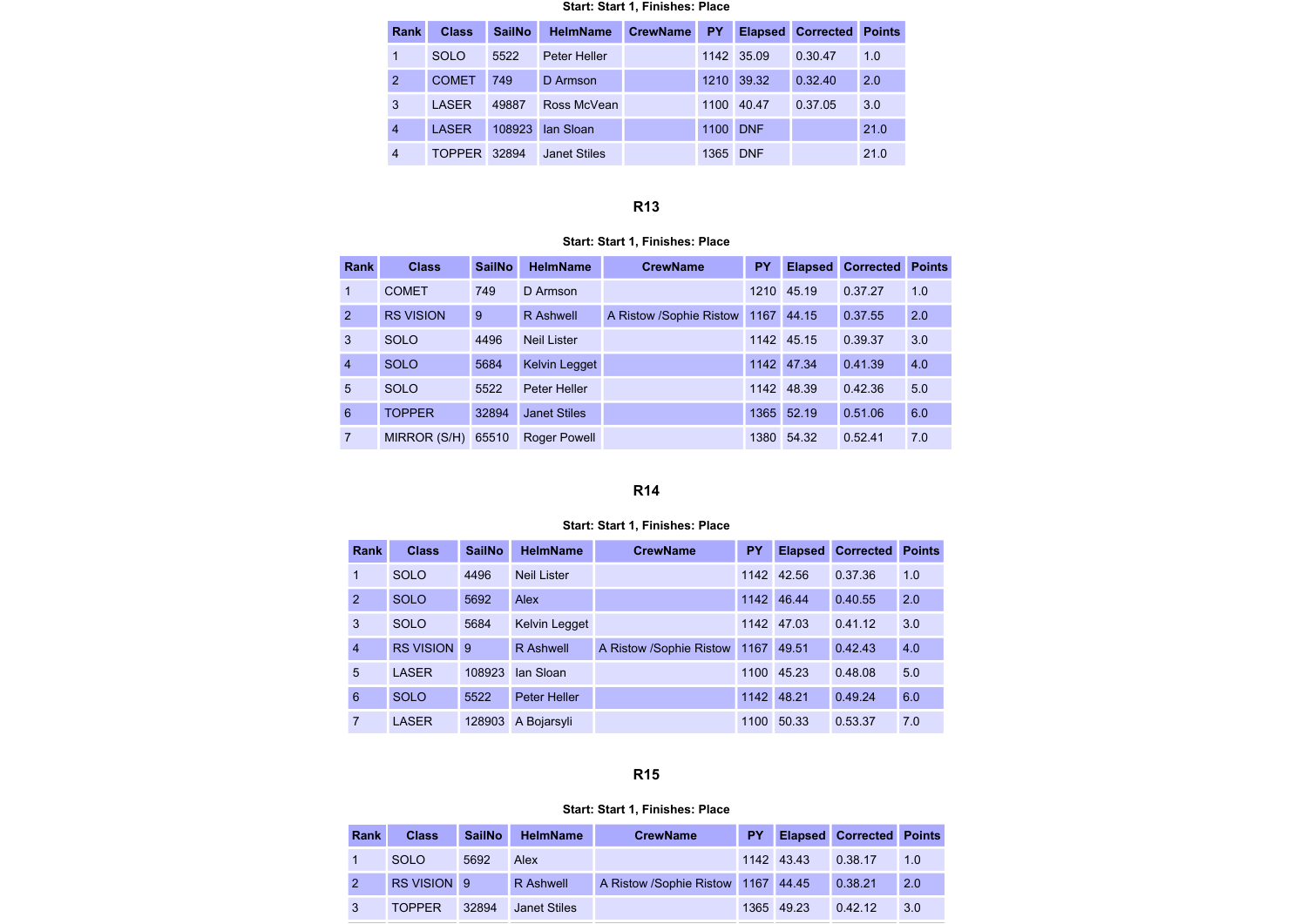| Rank | <b>Class</b> | <b>SailNo</b> | <b>HelmName</b>      | <b>CrewName</b> | <b>PY</b> | <b>Elapsed</b> | <b>Corrected</b> | <b>Points</b> |
|------|--------------|---------------|----------------------|-----------------|-----------|----------------|------------------|---------------|
| 4    | <b>SOLO</b>  | 5684          | <b>Kelvin Legget</b> |                 | 1142      | 48.23          | 0.42.22          | 4.0           |
| 5    | <b>LASER</b> | 49887         | Ross McVean          |                 | 1100      | 48.05          | 0.43.43          | 5.0           |
| 6    | <b>SOLO</b>  | 5522          | Peter Heller         |                 | 1142      | 51.41          | 0.45.15          | 6.0           |
| 7    | <b>COMET</b> | 749           | D Armson             |                 | 1210      | 48.44          | 0.46.59          | 7.0           |
| 8    | <b>LASER</b> | 108923        | lan Sloan            |                 | 1100      | 44.24          | 0.47.05          | 8.0           |
| 9    | <b>SOLO</b>  | 4496          | <b>Neil Lister</b>   |                 | 1142      | <b>OOD</b>     |                  | 8.4           |

#### Start: Start 1, Finishes: Place

| <b>Rank</b>     | <b>Class</b>     | <b>SailNo</b> | <b>HelmName</b>      | <b>CrewName</b>         | <b>PY</b> | <b>Elapsed</b> | <b>Corrected</b> | <b>Points</b> |
|-----------------|------------------|---------------|----------------------|-------------------------|-----------|----------------|------------------|---------------|
| 1               | <b>SOLO</b>      | 4539          | <b>Phil Sheppard</b> |                         |           | 1142 34.46     | 0.30.27          | 1.0           |
| 2               | <b>COMET</b>     | 749           | D Armson             |                         | 1210      | 43.22          | 0.35.50          | 2.0           |
| 3               | <b>SOLO</b>      | 5522          | Peter Heller         |                         |           | 1142 41.28     | 0.36.19          | 3.0           |
| $\overline{4}$  | <b>RS VISION</b> | 9             | R Ashwell            | A Ristow /Sophie Ristow | 1167      | 42.53          | 0.36.45          | 4.0           |
| 5               | <b>SOLO</b>      | 4496          | Neil Lister          |                         |           | 1142 43.38     | 0.38.12          | 5.0           |
| $6\phantom{1}6$ | <b>LASER</b>     | 108923        | lan Sloan            |                         | 1100      | 37.20          | 0.42.25          | 6.0           |
| 7               | <b>LASER</b>     | 128903        | A Bojarsyli          |                         | 1100      | 51.27          | 0.46.46          | 7.0           |
| 8               | MIRROR (S/H)     | 65510         | <b>Roger Powell</b>  |                         | 1380      | <b>DNF</b>     |                  | 21.0          |
| 8               | <b>SOLO</b>      | 5684          | <b>Kelvin Legget</b> |                         | 1142      | <b>DNF</b>     |                  | 21.0          |
| 8               | <b>TOPPER</b>    | 32894         | <b>Janet Stiles</b>  |                         | 1365      | <b>DNF</b>     |                  | 21.0          |

## R17

## Start: Start 1, Finishes: Place

| Rank           | <b>Class</b>   | <b>SailNo</b> | <b>HelmName</b>     | <b>CrewName</b> | <b>PY</b> | <b>Place</b>   | <b>Points</b> |
|----------------|----------------|---------------|---------------------|-----------------|-----------|----------------|---------------|
| 1              | <b>LASER</b>   | 108923        | <b>Jan Sloan</b>    |                 | 1100      | $\overline{1}$ | 1.0           |
| 2              | <b>SOLO</b>    | 5522          | <b>Peter Heller</b> |                 | 1142 2    |                | 2.0           |
| 3              | <b>COMET</b>   | 749           | D Armson            |                 | 1210      | -3             | 3.0           |
| $\overline{4}$ | <b>LASER</b>   | 128903        | A Bojarsyli         |                 | 1100      | $\vert 4$      | 4.0           |
| 5              | <b>GP14</b>    | 12813         | Valdi               |                 | 1130      | 5              | 5.0           |
| 6              | <b>RS Quba</b> | 6             | <b>James Kirk</b>   |                 | 1260      | 6              | 6.0           |
| $\overline{7}$ | MIRROR (S/H)   | 65510         | <b>Roger Powell</b> |                 | 1380      | <b>DNF</b>     | 21.0          |

| Rank | Class |  | SailNo HelmName | <b>CrewName</b> |  |  | <b>Elapsed Corrected Points</b> |  |
|------|-------|--|-----------------|-----------------|--|--|---------------------------------|--|
|------|-------|--|-----------------|-----------------|--|--|---------------------------------|--|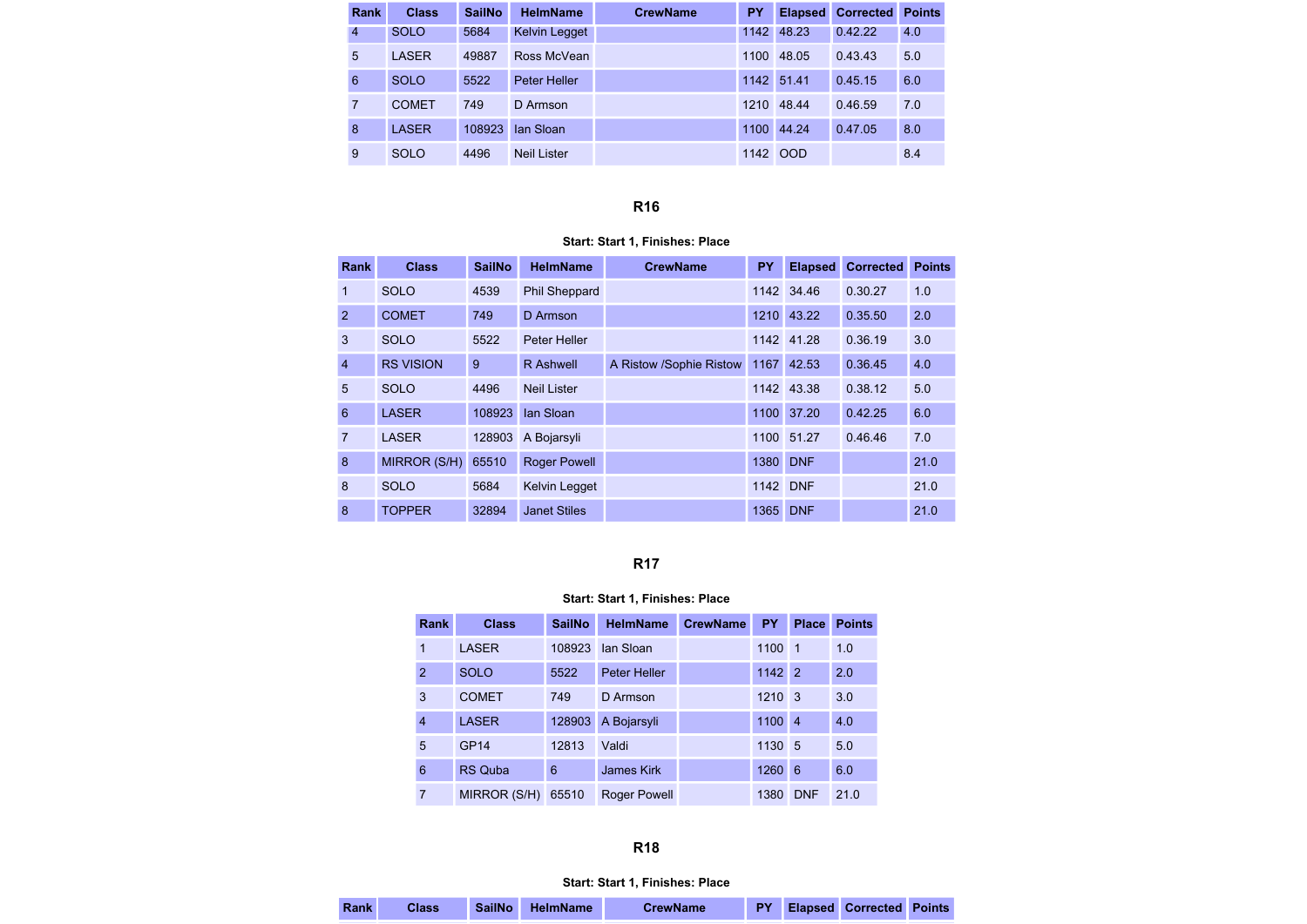| <b>Rank</b>     | <b>Class</b>     | <b>SailNo</b> | <b>HelmName</b>      | <b>CrewName</b>         | <b>PY</b> | <b>Elapsed</b> | <b>Corrected</b> | <b>Points</b> |
|-----------------|------------------|---------------|----------------------|-------------------------|-----------|----------------|------------------|---------------|
| 1               | <b>SOLO</b>      | 5692          | Alex                 |                         | 1142      | 26.45          | 0.23.25          | 1.0           |
| 2               | <b>RS VISION</b> | 9             | R Ashwell            | A Ristow /Sophie Ristow | 1167      | 30.22          | 0.26.01          | 2.0           |
| 3               | <b>SOLO</b>      | 5684          | <b>Kelvin Legget</b> |                         | 1142      | 30.05          | 0.26.21          | 3.0           |
| $\overline{4}$  | <b>SOLO</b>      | 5522          | Peter Heller         |                         | 1142      | 30.36          | 0.26.48          | 4.0           |
| 5               | <b>COMET</b>     | 749           | D Armson             |                         | 1210      | 33.52          | 0.27.59          | 5.0           |
| 6               | <b>LASER</b>     | 128903        | A Bojarsyli          |                         | 1100      | 34.00          | 0.30.55          | 6.0           |
| $\overline{7}$  | MIRROR (S/H)     | 65510         | <b>Roger Powell</b>  |                         | 1380      | 28.48          | 0.31.18          | 7.0           |
| 8               | <b>TOPPER</b>    | 32894         | <b>Janet Stiles</b>  |                         | 1365      | 29.54          | 0.32.51          | 8.0           |
| 9               | <b>LASER</b>     | 159637        | Alista               |                         | 1100      | 39.27          | 0.35.52          | 9.0           |
| 10              | <b>LASER</b>     | 108923        | lan Sloan            |                         | 1100      | <b>DNF</b>     |                  | 21.0          |
| 10 <sup>1</sup> | <b>GP14</b>      | 12813         | Valdi                |                         | 1130 DNF  |                |                  | 21.0          |

# Start: Start 1, Finishes: Place

| Rank           | <b>Class</b>     | <b>SailNo</b>  | <b>HelmName</b>      | <b>CrewName</b> | <b>PY</b> | <b>Elapsed</b> | <b>Corrected</b> | <b>Points</b> |
|----------------|------------------|----------------|----------------------|-----------------|-----------|----------------|------------------|---------------|
| $\overline{1}$ | <b>SOLO</b>      | 4539           | <b>Phil Sheppard</b> |                 |           | 1142 42.22     | 0.37.06          | 1.0           |
| $\overline{2}$ | <b>SOLO</b>      | 5522           | <b>Peter Heller</b>  |                 | 1142      | 56.05          | 0.49.07          | 2.0           |
| 3              | <b>SOLO</b>      | 4496           | <b>Neil Lister</b>   |                 |           | 1142 56.26     | 0.49.25          | 3.0           |
| $\overline{4}$ | <b>LASER</b>     | 108923         | lan Sloan            |                 | 1100      | 59.50          | 0.54.24          | 4.0           |
| 5              | <b>RS Quba</b>   | $\overline{2}$ | Miss O Cooke         |                 | 1260      | 56.58          | 2.15.38          | 5.0           |
| 6              | <b>RS Quba</b>   | 3              | J Cooke              |                 | 1260      | 59.52          | 2.22.32          | 6.0           |
| $\overline{7}$ | MIRROR (S/H)     | 65510          | <b>Roger Powell</b>  |                 | 1380 DNF  |                |                  | 21.0          |
| $\overline{7}$ | <b>SOLO</b>      | 5684           | <b>Kelvin Legget</b> |                 | 1142      | <b>DNF</b>     |                  | 21.0          |
| $\overline{7}$ | <b>GP14</b>      | 12813          | Valdi                |                 | 1130      | <b>DNF</b>     |                  | 21.0          |
| 7              | <b>RS VISION</b> | 8              | I Skatin             |                 | 1167      | <b>DNF</b>     |                  | 21.0          |

#### R20

| Rank           | <b>Class</b>     | <b>SailNo</b> | <b>HelmName</b>      | <b>CrewName</b>         | <b>PY</b> | <b>Elapsed</b> | <b>Corrected</b> | <b>Points</b> |
|----------------|------------------|---------------|----------------------|-------------------------|-----------|----------------|------------------|---------------|
|                | <b>SOLO</b>      | 4539          | <b>Phil Sheppard</b> |                         |           | 1142 35.05     | 0.30.43          | 1.0           |
| $\overline{2}$ | <b>SOLO</b>      | 5692          | Alex                 |                         | 1142      | 36.06          | 0.31.37          | 2.0           |
| 3              | <b>SOLO</b>      | 4496          | <b>Neil Lister</b>   |                         |           | 1142 36.42     | 0.32.08          | 3.0           |
| $\overline{4}$ | <b>RS VISION</b> | 9             | <b>R</b> Ashwell     | A Ristow /Sophie Ristow | 1167      | 40.56          | 0.35.05          | 4.0           |
| 5              | MIRROR (S/H)     | 65510         | <b>Roger Powell</b>  |                         | 1380      | 37.25          | 0.36.09          | 5.0           |
| 6              | <b>SOLO</b>      | 5684          | <b>Kelvin Legget</b> |                         | 1142      | 44.05          | 0.38.36          | 6.0           |
|                |                  |               |                      |                         |           |                |                  |               |